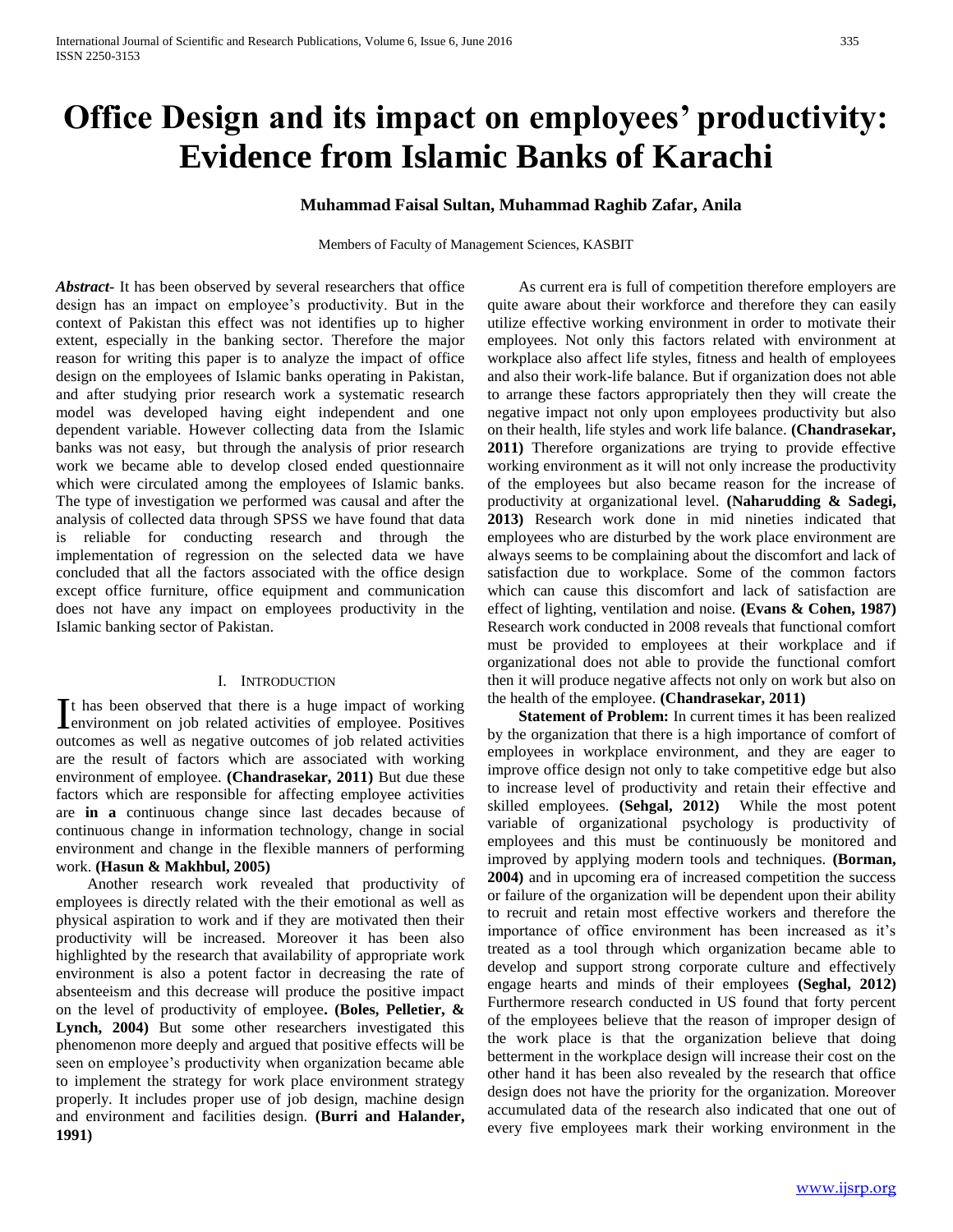range of fair to poor. While 90% of the respondents believes that in appropriate quality of work environment is affecting their attitude towards work. **(The Gensler Designs, 2006)** 

 But when we talk about the Pakistan's scenario the topic looks relatively news and we will find very few research works addressing the effect of office design on employee's productivity. Not only this most of the organizations operating in Pakistan are continuously neglecting the requirement and importance of office design and this ignorance is the main reason for the decrease of employee productivity and also causing frustration and lid on the level of personal growth of employees. **(Hameed & Amjad. 2009)** In the economy of Pakistan banks are treated as one of the fastest growing sector and performing job in banks is also treated as one of most challenging one. As doing job in this sector is full of stress not only because of variety of product range but also because of diversification of scope. Therefore conducive work environment is the main requirement of banking industry in order to make their employees motivated and satisfied. Therefore effective ergonomics must be provided to employees working in banking sector in order to make them generate maximum productivity. Moreover banks are service based organization and they are heavily dependent upon their employee's for the application of core competencies and also for attracting and retaining customers by providing quality based services to them. **(Awan and Tahir, 2015)**

 But as mentioned before in Pakistan there is no significant work done on the effect of office design on employee productivity **(Hameed and Amjad, 2009)** especially in the category of those banks which are offering Pure Islamic Banking Services and as all of knows that Islamic banking sector is one of the top growing sectors of Pakistan. Therefore there is a need of descriptive research in order to determine the effect of variables associated with the office design on employees

**Research Objectives:** Objectives of this Research are as under:

- 1. To analyze the impact of proper lightening in on the productivity of Islamic Bank employees
- 2. To check the result of office furniture on the productivity of Islamic Bank employees
- 3. To determine the effect of office equipment on the productivity of Islamic Bank employees
- 4. To view the outcome of air quality on the productivity of Islamic Bank employees
- 5. To observer the upshot of color on the on the productivity of Islamic Bank employees
- 6. To measure the conclusion of communication on the productivity of Islamic Bank employees
- 7. To judge the consequence of noise on the productivity of Islamic Bank employees
- 8. To examine the outcome of spital arrangements on the productivity of Islamic Bank employees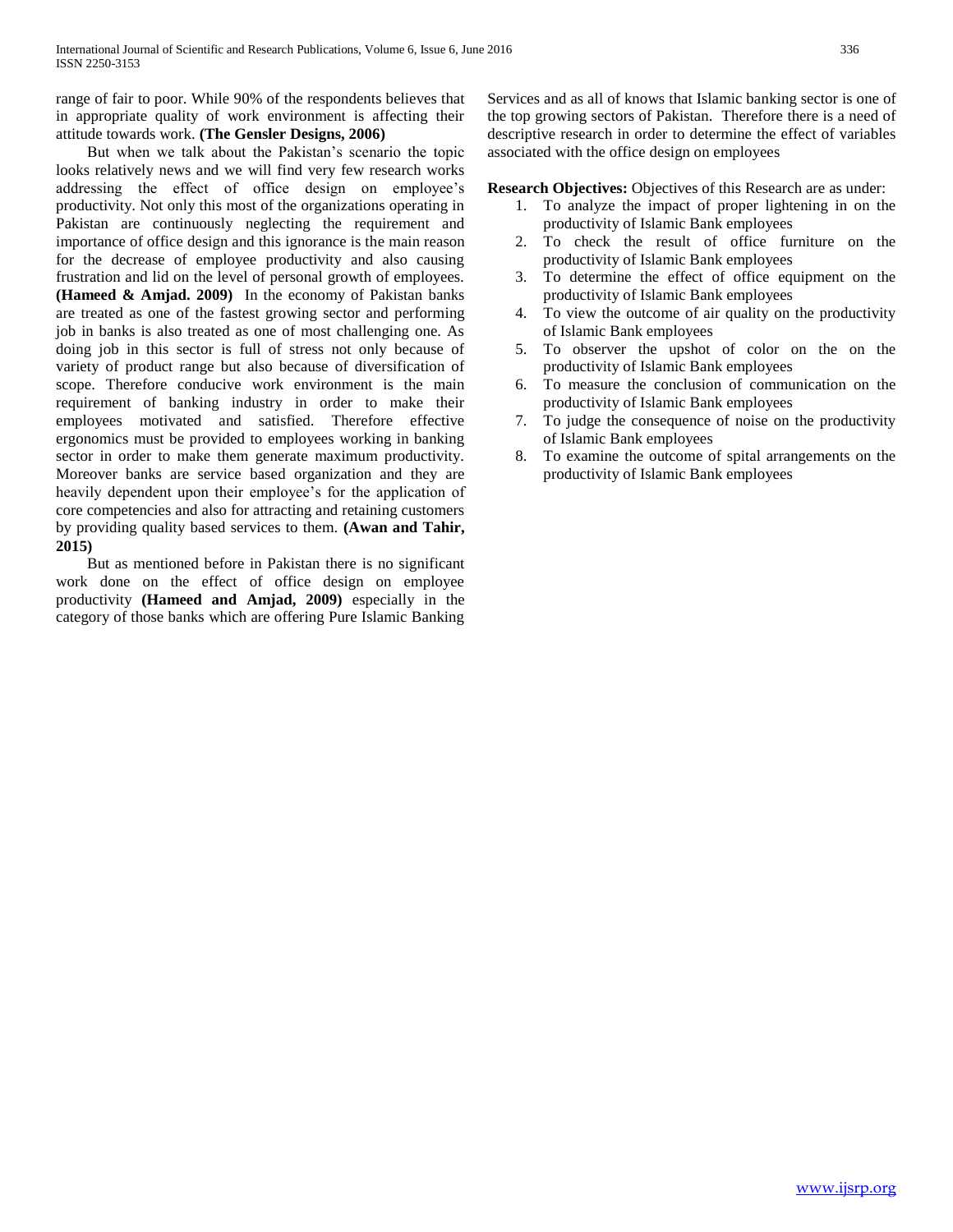**Research Model:** The research model of this descriptive research is as under:



 **Productivity of Employees:** Research work conducted in the year 1997 provide us one of the very effective definition of employees productivity and according to the research "*Productivity is that which people can produce with the least effort*" **(Rolloos, 1997)** While researches conducted before 1997 also provides us some considerable definitions of employees productivity which are still coherent with the current concept of employees productivity. As for instance productivity of employee is defined as "*Output per employee hour, quality considered*". **(Sutermeister, 1976)** and from these definitions we concluded that productivity is a quotient through which we can measure the level of conversion of input resources into goods and services. That means researchers indicates that increase in performance can be determined by lesser rate of absenteeism in the organization, lesser rates of early goings late arrivals and breaks taken during work, **(Hameed and Amjad, 2009)** 

In recent times employee productivity is considered as the most potent variable from organizational perspective is performance of employee. **(Borman, 2004)** it is dependent not only level of sincerity and the desire of employee towards efforts but also upon level of motivation of the employee. **(Sinha, 2001)**  While the research conducted in the year 1999 indicated that most important factor which is responsible for shaping employee performance is social status associated with the job **(Howell and**  **Hall-Merenda, 1999)** and this finding is also coherent with the findings of the research work conducted by Greenberg and Baron of year 2000 and according to these researchers social status of work produces positive impact on the level of performance and also upon career of the employee. While the research work conducted in the year 2003 research became able to figure out various factors which are shaping employee's performance. These factors include physical work environment, expectations from performance, feedback of performance, a proper system for allocating rewards for good or bad performance, office equipments, development of skills, knowledge and job related attitudes and availability of standard operating procedures. **(Naharuddin & Sadegi, 2013)** 

 **Office Design:** It is defined most properly by B-Net Business Directory and according to it is *"Formation of workspace in a way which can aid in completion of work in the best way".* **(B-Net Business Directory, 2008)** it can make an employee became fir or misfit with the **(Cooper and Dewe, 2004)** Other research conducted in the year 2005 indicated that organization must ensure the proper arrangement of factors associated with physical work environment in order decrease the effect of work stress from the employees. **(McCoy and Evans, 2005)** As impact of office design is a critical issue, even research work done in early nineties indicted the impact of office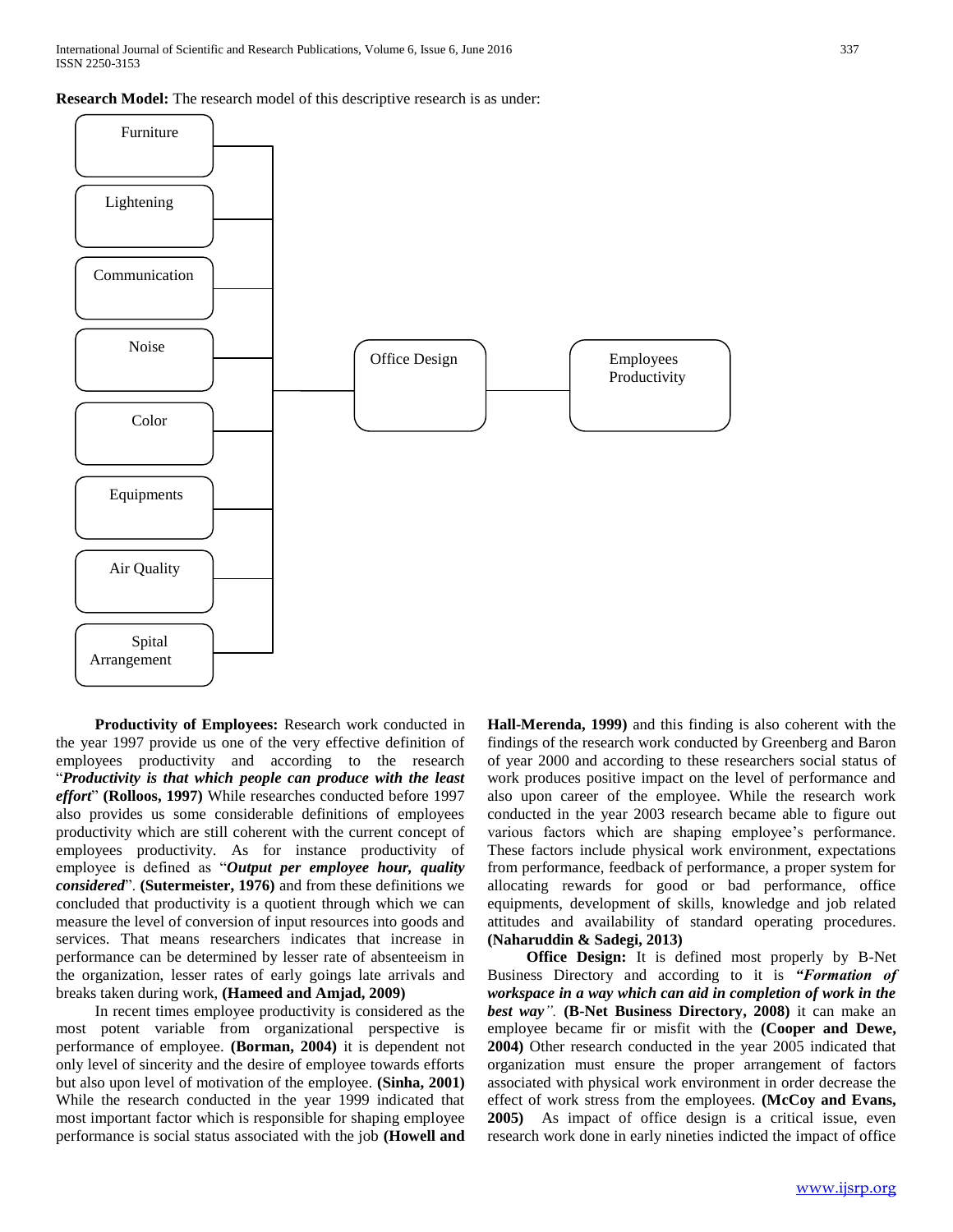design and according to the research improvement in work environment can improve the level of employee performance from five to ten percent. **(Brill, 1992)** Research further indicated that proper arrangement of these elements will not only decrease the level of stress but also helpful in development of proper link between activities associated with workplace. **(McCoy and Evans, 2005)** The importance of office design on level of preference of employees can be determined by examining the study which shows that among all the respondent of the research 31% are those which are satisfied with their jobs because of the desirable working environment while 50% are those which will prefer those organizations which will provide good working atmosphere and environment. **(Hameed and Amjad, 2009)** 

 **Variables Associated with Office Design:** In the research work conducted in the year 1984, researchers tried to rank all the variables of office design which are responsible for enhancement in employees motivation, satisfaction and productivity **(Brill et al. 1984)** and research work done in the year 1995 found that employees of a company were not happy because of levels of noise, temperature, air quality and light in the working environment, and due to this the level of productivity was also declining. **(Leaman, 1995)** 

 **Furniture:** Chairs, Desks, Shelves, Drawers etc all are included in office furniture and all of these are responsible for the increase and decrease of employee's productivity as well as organizational functioning. One of the most considerable issues with the purchase of office furniture is their ergonomics, and it is important as employees have to use them for all the time they are in office, **(Sehgal, 1992 & Saha, 2016)** and according to the research work conducted in the year 1994 fifty percent life of majority of workforce spend in their offices and this affect their performance, mental status, action ad abilities in a great manner. **(Sundstrom, 1994)** 

Use of ergonomics furniture increases the probability that employee will feel better while using these items as if employee does not feel good while using these items his productivity will surely decline. Increased importance of ergonomics office furniture can be illustrated by narrating the lines of research work conducted in the year 1992 that organizations also consult specialist of ergonomics in order to improve ergonomics of their offices. As the ergonomics of the furniture does not only increase the productivity of employees but also reduces the chances of any incident which can harm employees, therefore employees will remain comfortable and motivated to perform better at work. **(Sehgal, 1992 & Saha, 2016)** As in Pakistan the normal office timings are from 9 AM to 5 PM and employees spend most of their office time in using office furniture and that's why we can understand why office furniture is one of the most potent variables in shaping the productivity. **(Akhtar, Ali, Salman, Rehman & Ijaz, 2014)** 

 **Intensity of Light:** Lightening is treated as one of the most important element for creating comfort for employees at work. But it depends upon the condition that, available light is helpful or harmful for the productivity. **(Frank, 2000)** Natural as well as artificial light affects the performance a work. **(Akhtar, Ali, Salman, Rehman & Ijaz, 2014)** 

As most of us usually believes that the use indoor or artificial light to help us in performing those tasks which require intense visual focus, especially when there is lacking of external light. But the recent discovery showed that light also helpful in maintaining our alertness at work. This is also supported by the research work that performance and well being of employees is also dependent upon the quality of indoor light. But only the brightness of indoor light is not significant for the performance o the employees, we also have to adjust type and quality of light required with the requirements in order to improve the working experience and productivity of employees. **(Sehgal, 1992)** As dim light can creates fatigue and can also harm level of productivity at work. **(Saha, 2016)**

 **Communication:** The method use by the organization to publicize their goals is known as communication. **(Ayatse, 2005)** This is not enough prior research work conducted in the year 1997 also emphasized on the point that the success or failure of any organization is dependent up on the communication. As, communication is treated as the transfer of ideas, emotion and opinion among people **(Ince & Gul, 2001)** and interaction of workforce with each other most of the times result in development of new ideas and possibilities. **(Orpen, 1997)**  Without communication it is not easy for us to understand the unfamiliar facts and stories associated with life. **(Femi, 2014)**

Communication in office implies the transmission of information from one employee to another, and it is also responsible for shaping the routine performance of employee. Not only is this communication also an important tool for those who wish to be effective part of the work team. **(Buchanan & Doyle, 1999)** In organization top management use effective communication for developing and sustaining their competitive advantage in order to optimize organizational performance. **(Rowe, 2001)** 

 **Noise:** The type of environmental pollution which has more drastic effects then our estimation is known as Noise. Various sources of noise pollution include the noise from construction projects, noise from road traffic, air traffic and from airports. While when we talk about the effect of noise at work the noise which can disturb the work is from simultaneous conversation. But reason why we does not pay desired attention towards this is that noise does not produces visible results oftenly, and that's the reason that most of us believes that noise is not the reason for health related problems. But the recent research work also identifies that noise can also produces hazardous affect of human health. **(Sehgal, 2012)** As indicated by the research conducted in the year 1995 that lesser productivity, irritation and increase in the level of stress all are the outcomes of higher level of noise. **(Saha, 2016)** and the research conducted in the year 2001 also supports the finding s of the research work done in 1995 and according to the research of 2001 workers health and psychological well being can immensely be affected by the poor noise system. **(Cooper, Dewe & O' Driscoll, 2001)** Moreover study done in the year 1996 indicated that there is direct relationship between the presence of noise at workplace and increase of blood pressure of the employees which decrease the productivity of the employees. **(Quible, 1996)** According to the research work conducted in the year 2003 it has been proved that noise affect eh productivity at most in work environment as it cause distraction of about 71% while lightening and air cause the distraction of about 9% and 20 % respectively. **(Folsom, 2003)**

 **Color:** Among all the other variables of office design, color is also treated as the one which is important in influencing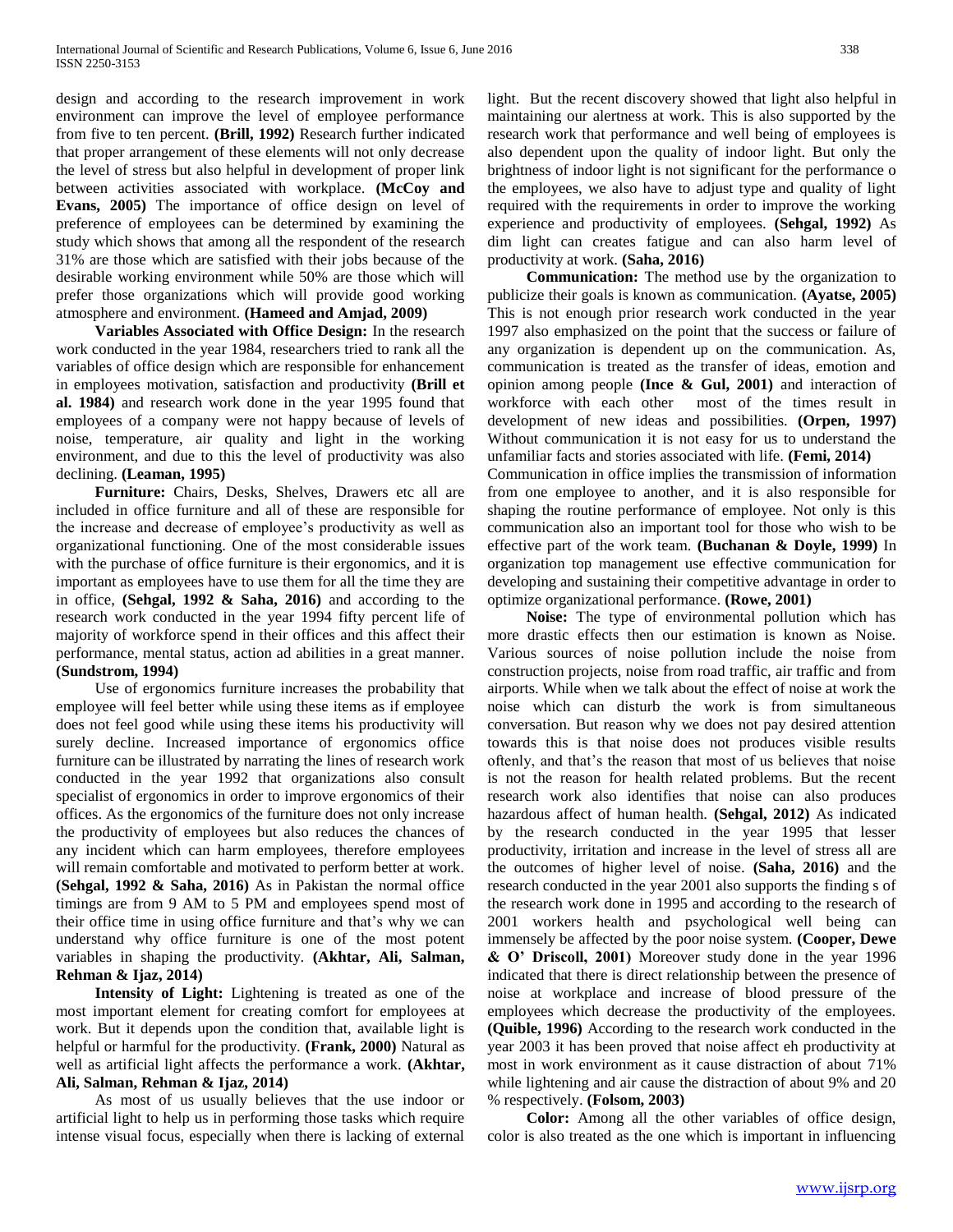employee productivity. According to research majority of the workers pay concern towards physical effects of the color, and does not pay attention towards the psychological impacts which color creates**. (Quible, 1996)** But in reality color is not creating impact on human body, only but also influences their productivity and wellness as color is the variable which creates impact on human mind s well as spirit. **(Baughan and Young 2001)** Moreover different people associate different meanings, with the colors. As people who prefer red color treated it as the one which shows workers are energetically, aggressively and bravely. Those who prefer blue perceives hat workers are loyal and faithful. Different activities need different colors and selection of inappropriate colors might result in the problems discussed above. But it is really a big challenge to administration of the office to facilitate each and everyone with their preferred colors. Therefore they must pay concern to three important variables before selecting the color for the office *a)* Function of work *b)* Physical Location and *c)* type of emotions desire. As research evaluated that different type of work require different types of colors, as working associated with advertising, software development and fashion designing will be done effectively by using warm colors in the workplace like red & orange colors. While work which requires more concentration require come cool colors like blue and green to make employee work effectively. Smart color selection of the work place not only enhance the level of creativity and productivity of employees but also decreases the fatigue and their health related issues. **(Sarode and Shirsatth, 2012)** 

Research work conducted in the year 1996 proved that there are three factors which must be kept under consideration by management before choosing the appropriate color for the work environment these three important factors associated with the work design are various types of emotion and desire , functions of work and location of the organization or department **(Keeling and Kallaus, 1996)** another research work also claims that selection of wrong color as per the requirement might produce negative impact on employees health and mentality in the form of headaches, eye strain etc. **(Kwallek, 2002)** as previous research work found that work that require piece and calm and smooth working require those colors which are the symbol of piece like green and blue while any sort of work which require creativity and implementation require those colors which initiates the requirement for instance like orange and red. **(Baughan and Young, 2001)**

 **Office Equipment:** Machines and other devices used for the fulfillment of all the responsibilities and activities which are required to perform the assigned job come under office equipment. Research work conducted in the year 1996 pointed out that office equipment are the main elements which increase the productivity of employees as they enables them to produce more output in lesser amount of time but also enables them to achieve better quality of work as compared to the past. **(Keeling and Kallaus, 1996)** Furthermore research work conducted in the year 2000 shows that in case of office equipment company has two options i.e. they can have these weather by leasing or by purchasing as office furniture can be used for longer period of time as the result of long life time associated with them therefore its better for the organization to purchase them but in case of office equipment its not true as the use of office equipment can

be changed as the result of change in technology and as the result of requirement of different personnel having different caliber and working methods.**(Quible et al, 2000)** 

Another research work pointed out that the criteria to judge and select the office equipment is not easy for the company as the selection of office equipment must also done in accordance with the preference and comfort of the person who are going to use these equipments and also must in accordance with the cost of achieving these equipment, their durability, their reliability and dependability in order to produce more and more comfort for the employees and in order to provide them satisfaction and to raise their efficiency and effectiveness. **(Cullen, 2002)**

 **Spital Arrangements:** Research conducted in the year 2007 found that nine out of ten workers believe that there is an impact of work space quality and increase in employee's productivity. **(Hughes, 2007)** Therefore the use of office cubicles is not preferred by big organizations now days and companies are trying to change the form of office space in the form of smaller work stations. Companies are doing this not only to save the cost associated with cubicles, but there are some other reasons too which are forcing companies in replacing the working station with cubicles. These reason are more eco-friendly structure of cubicles with slim panels. **(Chen, 2011)**

But from 1940's to 1950's companies use to develop large offices for their employees in "Bull pen" fashion where we saw raw after the another of open desks with no separate division of audio or visual technology. (Sullivan, 2013) in these office there were no privacy and the offices were usually full of noise. **(Lagorio-Chafkin, 2014)** During these times there was minimal importance of privacy of employee at work place as no one consider this at the factor related with workers productivity. But after sometimes German introduces more open work environment, b using moveable portions as the tool for dividing the work space **(Sawal, 2014)** But this design is found as ineffective by those organizations which tries to implement this **(Eggeres, 2012)** as it was easy to some workers to create bigger portion for themselves by moving the partition in space vacated for others, moreover employees who are habitual of working on separate desk were also found disturbed by this new work settings. **(Eggeres, 2012)** This system did not appeal to Mr. Robert Propst and he didn't believe that this system is good for employee performance that's why he tried to understand behavior of different workers during work. **(Herman-Miller, 2014)** and in the year 1964 Mr. Robert Propst presented his first action plan which is the major reason for the new development in the office space design during these days, but somehow the plan was not able to create the desired impact on the **(Lagorio-Chafkin, 2014)** But he continue his research and in the year 1964 he became able to release much better action plan for the office layout-II which has a workspace on front side and all the other sides are covered by walls. **(Saval, 2014)** The intent was to create more space and flexibility for employees at work. **(Lagorio-Chafkin, 2014)** and this results in the increase of productivity and this can be evident by the findings of 1988 that by that year almost 40 Millions of Americans start working in the type of work place action plan-II designed by Mr. Robert Propst. **(Saval, 2014)**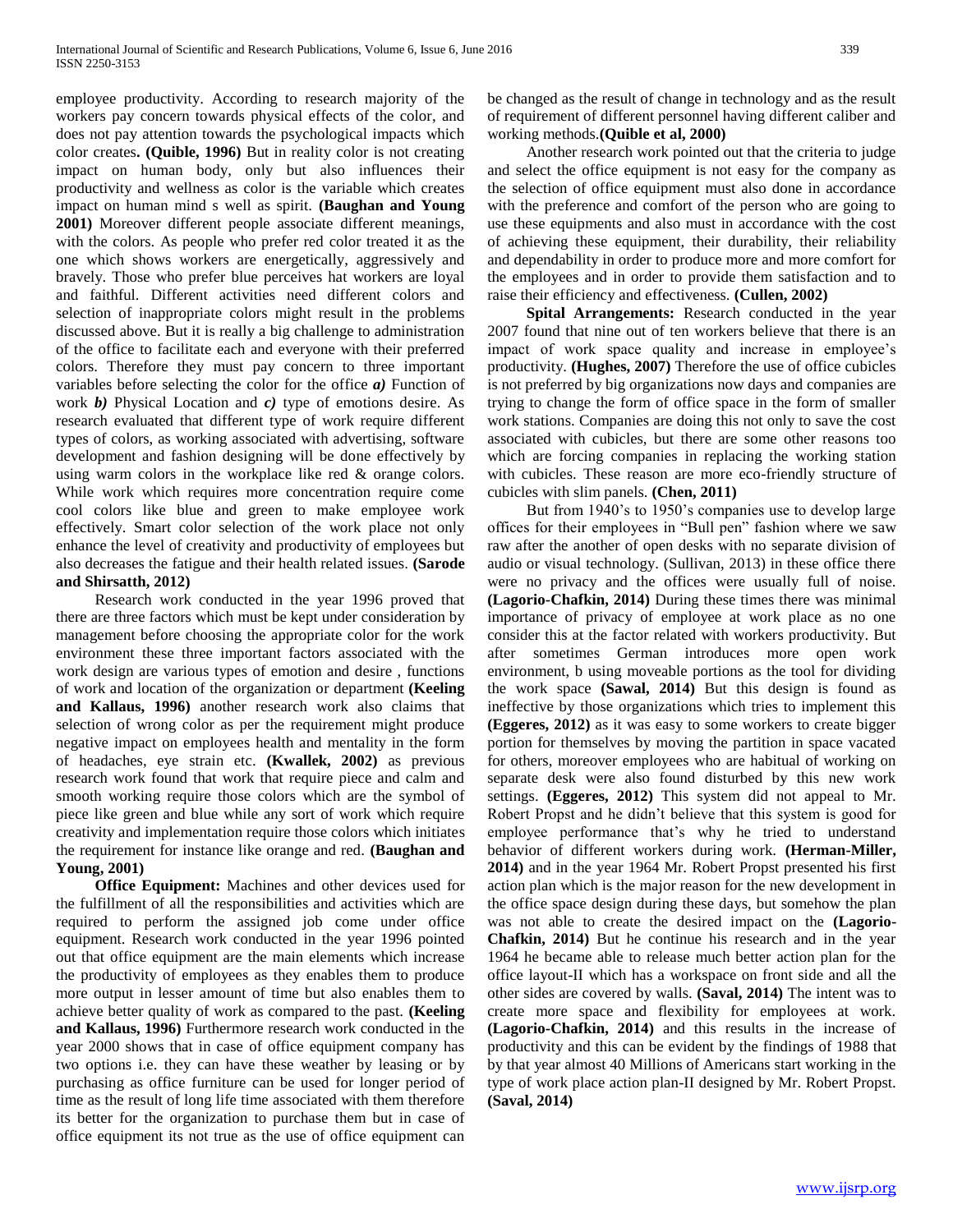**Air Quality:** Among all the elements which stands in last in the proper office design is the air quality**. (Gilhooley, 2002)** We can simple define air quality by the number of impurities it has. **(Clements-Croome and Derek, 2008)** There are numerous negative impacts of poor air quality on employee's health such as problems which can cause respiratory issues, headaches and fatigue which can cause decrease in employees productivity.**(Sarode & Shirsath, 2012)** Moreover sensory system of human being is also affected by air quality. **(Clements-Croome and Derek, 2008)** Research work conducted in the year defined comfortable working environment as a place where workers can perform their work appropriately, as it's not only clean but also have satisfactory level of temperature, humidity and ventilation. These dimensions are associated with air quality as higher level of heat at work place might results in decrease employee motivation and also can diminish the level of concentration employee to pay to work and also increase the probability of heart attacks to employees, and can also give birth to several heat related problems in employees. **(Sarode & Shirsath, 2012)** research work conducted in JCAHO found that 40 percent of non presence was the result of poor air quality as employee suffered due to poor air quality and found unable to attend their offices as per the schedule. **(Gilhooley, 2002)**

In recent times in most of the offices air conditioners are installed in order to maintain pleasant atmosphere and temperature level in the room for the maintenance of productivity of employees but there are some important factors which must kept under the consideration by the managers i.e. it has been observed that most of the overweight employees work better when the level of temperature is low and the underweight and smart workers work better under the increased level of temperature **(Kelling and Kallaus, 1996)** 

Moreover the other research work conducted in the year 1996 indicated that the level of maintained humidity affect the level of maintained temperature in the office therefore it is suggested that administration manager must try to maintain up to 60 percent humidity in the office in order to produce pleasant effect on the employees. **(Quible et al, 1996)** Furthermore the research also indicate that too low humidity level in the office might result in stuck of magnetic tapes and magnetic disks while processing and when there is too high humidity then condensation of electronic

equipment can be seen. Air and its proper circulation is also the essential element of the office design it prevent inhaling of inadequate air by the workers. **(Kelling and Kallaus, 1996)**

 **Research Methodology:** The purpose of research selected for this research was **"Descriptive"** in nature and the type of investigation used in order to find the relationship between independent variables and dependent variables was **"Causal".**  The Time Horizon for the research was "Cross Sectional" as it has been done on snap shot analysis and the unit of analysis was **"Individual".** 

Moreover Questionnaire was the tool which was used to collect data from our respondents by providing them questionnaire at their place of interest. That's why the type of experiment we have conducted was **"Field Experiment"** and the interference of the researcher was **"Moderate"** in nature. The type of sampling we have selected for the research was **"Probability Sampling"**  and the method of sampling was "**Proportionate Random Sampling**" as we have selected sample of total 300 respondent i.e. 60 (Sixty) respondents from top five Islamic banks operating in Karachi.

 **Statistical Testing and Evaluations:** Initially we have implemented Anova Test on the collected Data in order to find out the Reliability of the Data and after implementing the data we found that data is reliable enough to conduct research as its reliability was found to be 61.4%.

**Model Summary**

| Model |         | R Square | Adjusted<br>Square | R Std. Error of the<br>Estimate |
|-------|---------|----------|--------------------|---------------------------------|
|       | $-811a$ | .657     |                    | .51564                          |

Moreover in order to find out the relationship between the independent variables associated with the office design and employees productivity we have used regression on the collected data and after evaluating the data through SPSS we have found the following results.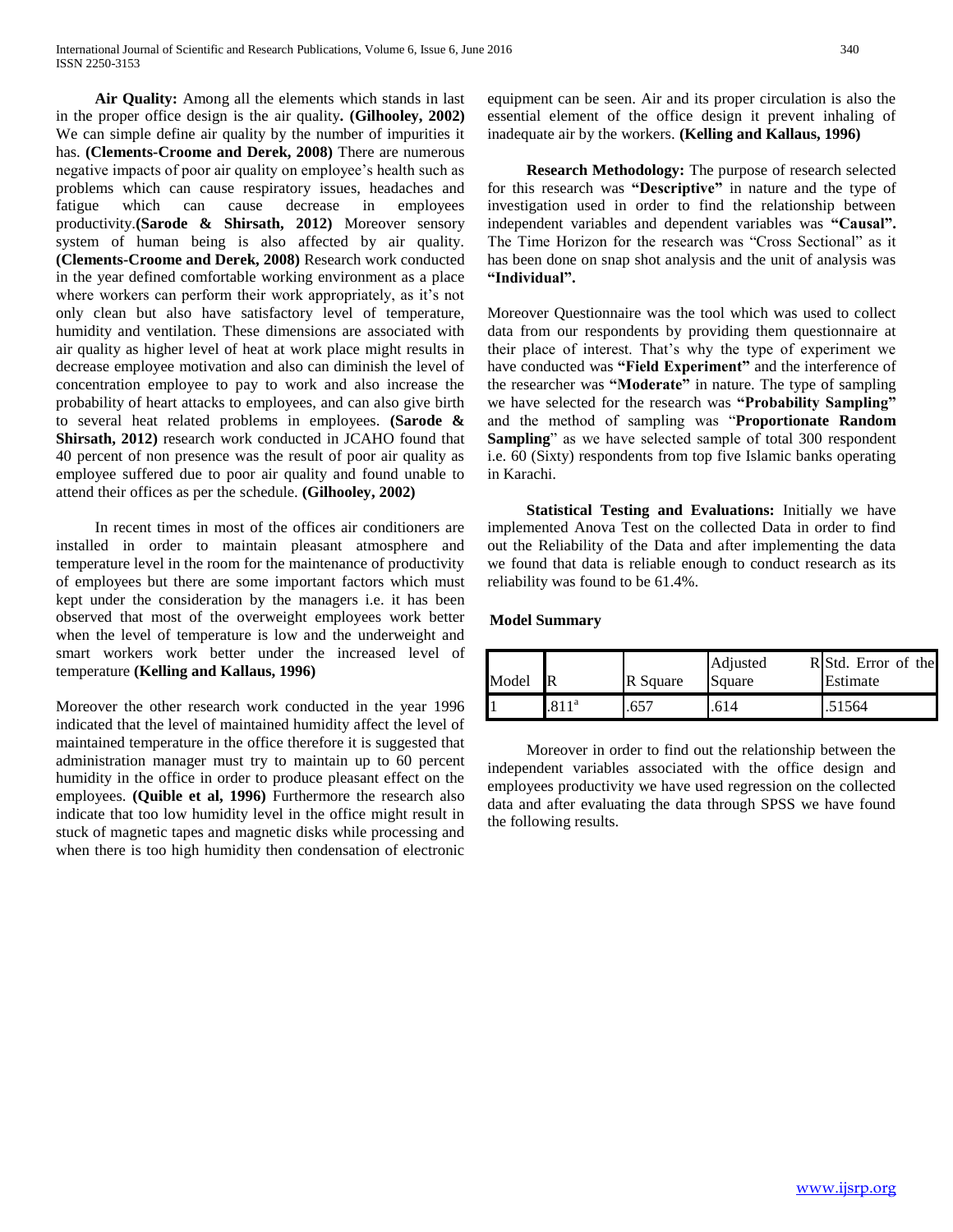| <b>Coefficients</b> |                              |            |                              |       |      |  |  |  |
|---------------------|------------------------------|------------|------------------------------|-------|------|--|--|--|
| Model               | Un standardized Coefficients |            | Standardized<br>Coefficients |       |      |  |  |  |
|                     | B                            | Std. Error | Beta                         | t     | Sig. |  |  |  |
| (Constant)          | 4.034                        | .780       |                              | 5.170 | .000 |  |  |  |
| Lightening          | .083                         | .068       | .073                         | 1.228 | .220 |  |  |  |
| Office Furniture    | .450                         | .089       | .445                         | 5.691 | .000 |  |  |  |
| Office Equipment    | .331                         | .057       | .285                         | 3.811 | .000 |  |  |  |
| Air Quality         | .016                         | .051       | .019                         | 1.029 | .304 |  |  |  |
| Color               | .074                         | .072       | .061                         | 1.209 | .304 |  |  |  |
| Communication       | .257                         | .045       | .343                         | 5.103 | .001 |  |  |  |
| Noise               | .001                         | .074       | .001                         | .010  | .992 |  |  |  |
| Spatial Arrangement | .059                         | .063       | .55                          | 939   | .348 |  |  |  |

As indicated by the analysis of SPSS that only three variables i.e. Office Furniture, Office Equipment and Communication has the impact on the employees productivity and all the other variables associated with the office design are not creating any impact on the employees productivity as far as Islamic Banking Sector is concerned.

## II. CONCLUSION

After the analysis of finding of collected data from SPSS we have concluded that Human Resource and Administration Managers of Islamic Banks must focus on the effective use of office furniture, office equipment and communication within the department. As it is believe by most of the respondents of the research that these are the variables of office design which are creating impact on employee's productivity.

 **Areas for Future Research:** We have conducted the research on the **"Effect of Office Design on employees Productivity",** but as we have mentioned in the introduction of the research there is so much room available for research within the topic. As for instance other researchers might conduct the research on the same topic by selecting developed or under developed areas of Pakistan or by emphasizing on sub variables related with the quality of air i.e. Humidity, Level of Temperature in the office etc in order to make readers understand the importance of these variables effectively.

#### **REFERENCES**

From Articles

- [1] Akhtar, Naeem., Ali, Saqib.. Salman, Muhammad., Asad,-Ur-Rehman. & Ijaz, Aqsa. (2014), "Interior Design and its Impact on of Employees' Productivity in Telecom Sector, Pakistan", Journal of Asian Business Strategy, Vol 4, Issue 6, pp 74-83
- [2] Awan, Abdul Ghafoor. & Tahir, M.Tafique., ( 2015), "Impact of working environment on employee's productivity: A case study of Banks and Insurance Companies in Pakistan", European Journal of Business and Management, Vol, Issue 1, pp 330-345
- [3] Baughan-Young, K., (2001) "The Color of Success", Journal of Property Management, Vol 66, Issue 5, pp 68-69
- [4] Boles, M., Pelletier, B. & Lynch, W. (2004). "The relationship between health risks and work productivity", Journal of Occupational and Environment Medicine, 46(7), 737-745
- [5] Borman, W. C. (2004). "The concept of organizational citizenship". Current Directions in Psychological Science, Vol 13, Issue 6, 238-241.
- [6] Brill, M. Margulis S, & Konar E, BOSTI (1984), "Using Office Design to Increase Productivity" , Workplace Design and Productivity Vol. 1, 1984: Vol. 2, 1984., pp 495 500.
- [7] Brill, M. (1992), "How design affects productivity in settings where officelike work is done". Journal of Health Care Design, Vol 4, pp 11–16.
- [8] Buchanan, Claydon and Doyle, (1999), "Organization development and change: the legacy of the nineties", Human Resource Management Journal, Vol.9, Issue 2, pp. 20-37.
- [9] Burri, G. J., & Helander, M. G. (1991). "A field study of productivity improvements in the manufacturing of circuit boards", International Journal of Industrial Ergonomic, Vol 7, pp 207-215.
- [10] Clements-Croome & Derek J, (2008), "Work performance, productivity and indoor air" SJWEH Supplementary, Vol 1, Issue 4, pp 69-78
- [11] Chandrasekar, K., (2011). "Workplace environment and its impact on organisational performance in public sector organizations". International Journal of Enterprise Computing and Business System, Vol 1, Issue 1, 1-20.
- [12] Cooper, C L, Dewe P J and O'Driscoll, MP, (2001) "Organizational Stress: A Review and Critique of Theory, Research, and Applications" Sage Publications, 2001, pp 1-282
- [13] Cullen, S. (2002), "The perfect office machine". Office Solutions, Vol 19, Issue 8, pp 18-22
- [14] Ettner, S. L., & Grzywacz, J. G. (2001). "Workers' perception of how job affect health: A social ecological Perspective" Journal of Occupational Health Psychology, Volume 6, Issue 2, 101-113.
- [15] Femi, Festus ASAMU., (2014), "The Impact of Communication on Workers' Performance in Selected Organizations in Lagos State, Nigeria", IOSR Journal Of Humanities And Social Science, Vol 19, Issue 8, pp 75-82
- [16] Folsom, F. (2002) "Productive silence: Noise distraction affects employee satisfaction and productivity", Interior Design & Space Planning, Vol 96, Issue 5, pp
- [17] Gilhooley, M.J., (2002) "Green Green Grass of Work", Facilities Design and Management, Vol 21, Issue 9, pp 26-29
- [18] Hameed, A. & S. Amjad., (2009). "Impact of Office Design on Employees' Productivity: A Case study of Banking Organizations of Abbottabad, Pakistan." Journal of Public Affairs, Administration and Management, Vol 3, Issue 1: 1-13